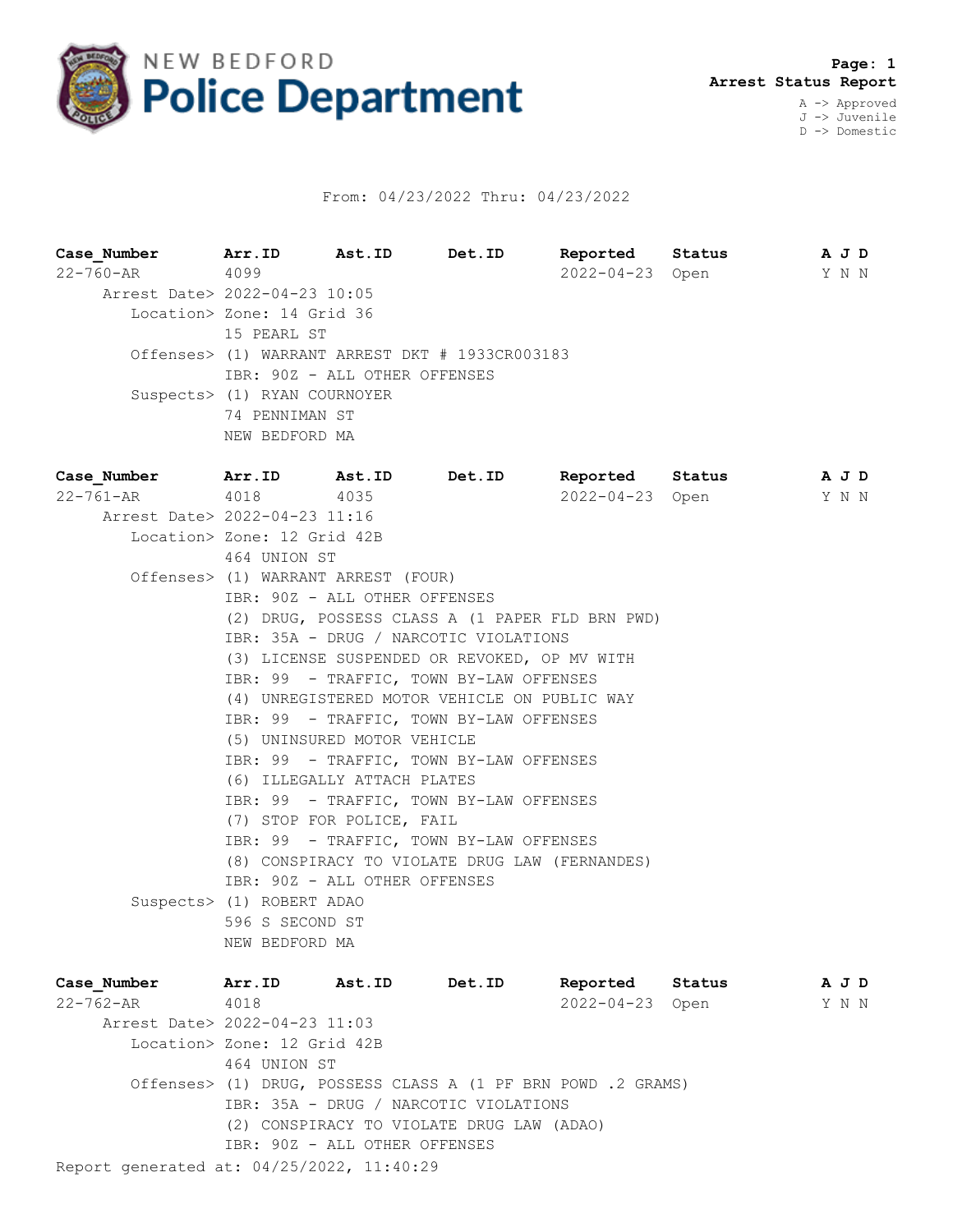

 **Page: 2 Arrest Status Report** A -> Approved

J -> Juvenile D -> Domestic

 Suspects> (1) SARAH FERNANDES 596 S SECOND ST NEW BEDFORD MA

**Case\_Number Arr.ID Ast.ID Det.ID Reported Status A J D** 22-763-AR 4137 4056 2022-04-23 Open Y N N Arrest Date> 2022-04-23 13:25 Location> Zone: 21 Grid 49B 372 COUNTY ST Offenses> (1) WARRANT ARREST IBR: 90Z - ALL OTHER OFFENSES Suspects> (1) ADELINO VICENTE 206 CRAPO ST NEW BEDFORD MA

**Case\_Number Arr.ID Ast.ID Det.ID Reported Status A J D** 22-764-AR 4065 2022-04-23 Open Y N N Arrest Date> 2022-04-23 14:40 Location> Zone: 11 Grid 40B 134 ELM ST Offenses> (1) SEXUAL CONDUCT FOR FEE IBR: 40A - PROSTITUTION (2) LEWD, WANTON & LASCIVIOUS CONDUCT IBR: 90C - DISORDERLY CONDUCT Suspects> (1) AARON BALL HOMELESS NEW BEDFORD MA

**Case\_Number Arr.ID Ast.ID Det.ID Reported Status A J D** 22-765-AR 4065 2022-04-23 Open Y N N Arrest Date> 2022-04-23 14:23 Location> Zone: 11 Grid 40B 134 ELM ST Offenses> (1) SEXUAL CONDUCT FOR FEE IBR: 40A - PROSTITUTION (2) LEWD, WANTON & LASCIVIOUS CONDUCT IBR: 90C - DISORDERLY CONDUCT Suspects> (1) BENJAMIN TAVARES 59 COUNTY ST NEW BEDFORD MA

**Case\_Number Arr.ID Ast.ID Det.ID Reported Status A J D** 22-766-AR 4054 2022-04-23 Open Y N N Arrest Date> 2022-04-23 15:43 Location> Zone: 14 Grid 36 1095 PLEASANT ST Offenses> (1) FENTANYL, TRAFFICKING IN 36 GRAMS OR MORE, LESS THAN 100 GRAMS IBR: 35A - DRUG / NARCOTIC VIOLATIONS (2) LICENSE SUSPENDED OR REVOKED, OP MV WITH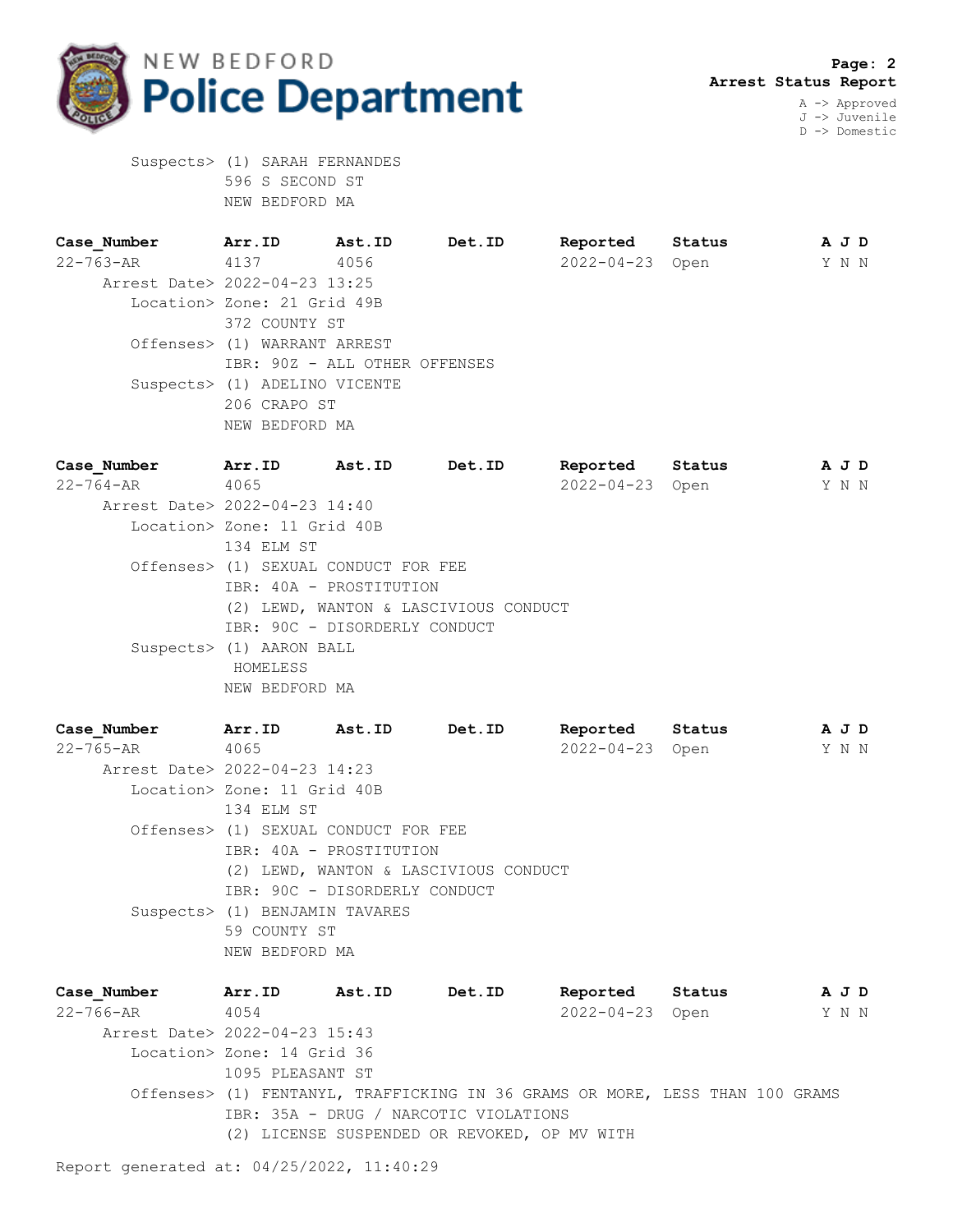

 **Page: 3 Arrest Status Report**

A -> Approved J -> Juvenile D -> Domestic

 IBR: 99 - TRAFFIC, TOWN BY-LAW OFFENSES (3) CONSPIRACY TO VIOLATE DRUG LAW IBR: 90Z - ALL OTHER OFFENSES (4) WARRANT ARREST IBR: 90Z - ALL OTHER OFFENSES Suspects> (1) LISANDRA LAUREANO 1095 PLEASANT ST NEW BEDFORD MA

**Case\_Number Arr.ID Ast.ID Det.ID Reported Status A J D** 22-767-AR 4054 2022-04-23 Open Y N N Arrest Date> 2022-04-23 15:00 Location> Zone: 14 Grid 36 1095 PLEASANT ST Offenses> (1) FENTANYL, TRAFFICKING IN 36 GRAMS OR MORE, LESS THAN 100 GRAMS IBR: 90Z - ALL OTHER OFFENSES (2) CONSPIRACY TO VIOLATE DRUG LAW IBR: 90Z - ALL OTHER OFFENSES (3) DRUG, POSSESS TO DISTRIB CLASS A, SUBSQ. IBR: 35A - DRUG / NARCOTIC VIOLATIONS Suspects> (1) MARIA NEGRON-AGOSTO 1095 PLEASANT ST NEW BEDFORD MA

**Case\_Number Arr.ID Ast.ID Det.ID Reported Status A J D** 22-768-AR 4036 4058 2022-04-23 Open Y N N Arrest Date> 2022-04-23 18:03 Location> Zone: 12 Grid 41D 370 MIDDLE ST Offenses> (1) PLATES IMPROPERLY DISPLAYED IBR: 99 - TRAFFIC, TOWN BY-LAW OFFENSES (2) STOP FOR POLICE, FAIL IBR: 99 - TRAFFIC, TOWN BY-LAW OFFENSES (3) DISORDERLY CONDUCT IBR: 90C - DISORDERLY CONDUCT (4) DISTURBING THE PEACE IBR: 90C - DISORDERLY CONDUCT (5) DRUG, POSSESS CLASS B IBR: 35A - DRUG / NARCOTIC VIOLATIONS (6) DRUG, POSSESS TO DISTRIB CLASS E IBR: 35A - DRUG / NARCOTIC VIOLATIONS (7) DRUG, POSSESS TO DISTRIB CLASS E IBR: 35A - DRUG / NARCOTIC VIOLATIONS Suspects> (1) JONATHAN RUIZ HERNANDEZ 71B CEDAR ST NEW BEDFORD MA

| Case Number     | Arr.ID | Ast.ID | Det.ID | Reported Status | AJD   |  |  |
|-----------------|--------|--------|--------|-----------------|-------|--|--|
| $22 - 769 - AR$ | 4028   | 4039   |        | 2022-04-23 Open | Y N N |  |  |